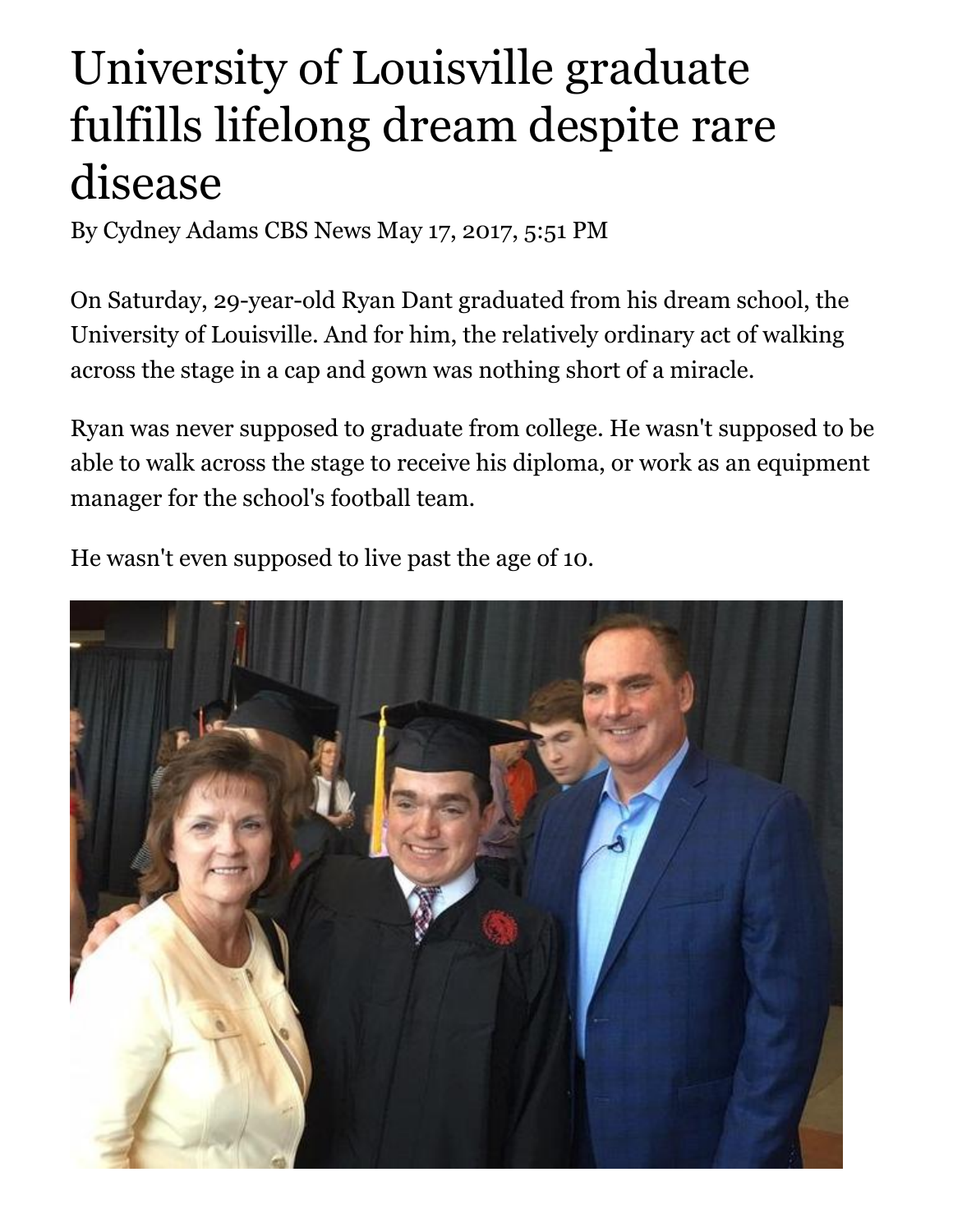Ryan Dant, center, with his mom Jeanne and dad Mark at his graduation from the University of Louisville. **University of Louisville**

When he was 3 years old, Ryan was diagnosed with a rare genetic disease called [Mucopolysaccharidosis 1, or MPS 1.](http://mpssociety.org/mps/mps-i/) Basically, his body doesn't produce an essential enzyme that breaks down certain proteins, causing a buildup that affects multiple systems. Symptoms include stiffening of limbs, organ damage, stunted growth, trouble breathing, and deterioration of a person's mental abilities. Pain gradually increases as conditions worsen.



Ryan as a toddler with Texas Rangers baseball player Nolan Ryan. **Dant Family**

There wasn't much research on the disease when Ryan as diagnosed in 1991, because so few people had it. The average lifespan of a child with MPS 1 was just 10 years, and no treatment or cure existed. Ryan's parents, Jeanne and Mark, were told there was little more they could do than wait for their son — who dreamed of going to the University of Louisville like his mom, and loved the Texas Rangers — to die.

But they refused to believe their happy, active son could soon be in a wheelchair, and possibly not live beyond his adolescent years. They decided to try to find a cure for their boy, but they knew time was not on their side.

Mark Dant, who was a police officer in Carrollton, Texas, got involved in the National MPS Society, going to conferences and meeting other affected parents and children. He began searching for scientists who were working on treatments, and started a non-profit called the [Ryan Foundation](http://ryanfoundation.net/who-we-are/#ryan) to raise research funds. Their first fundraiser, a bake sale, made just \$342. But within a few years, the foundation was hosting \$100,000 golf tournaments.

"Every time I walked into a corporation or a company or a store, I would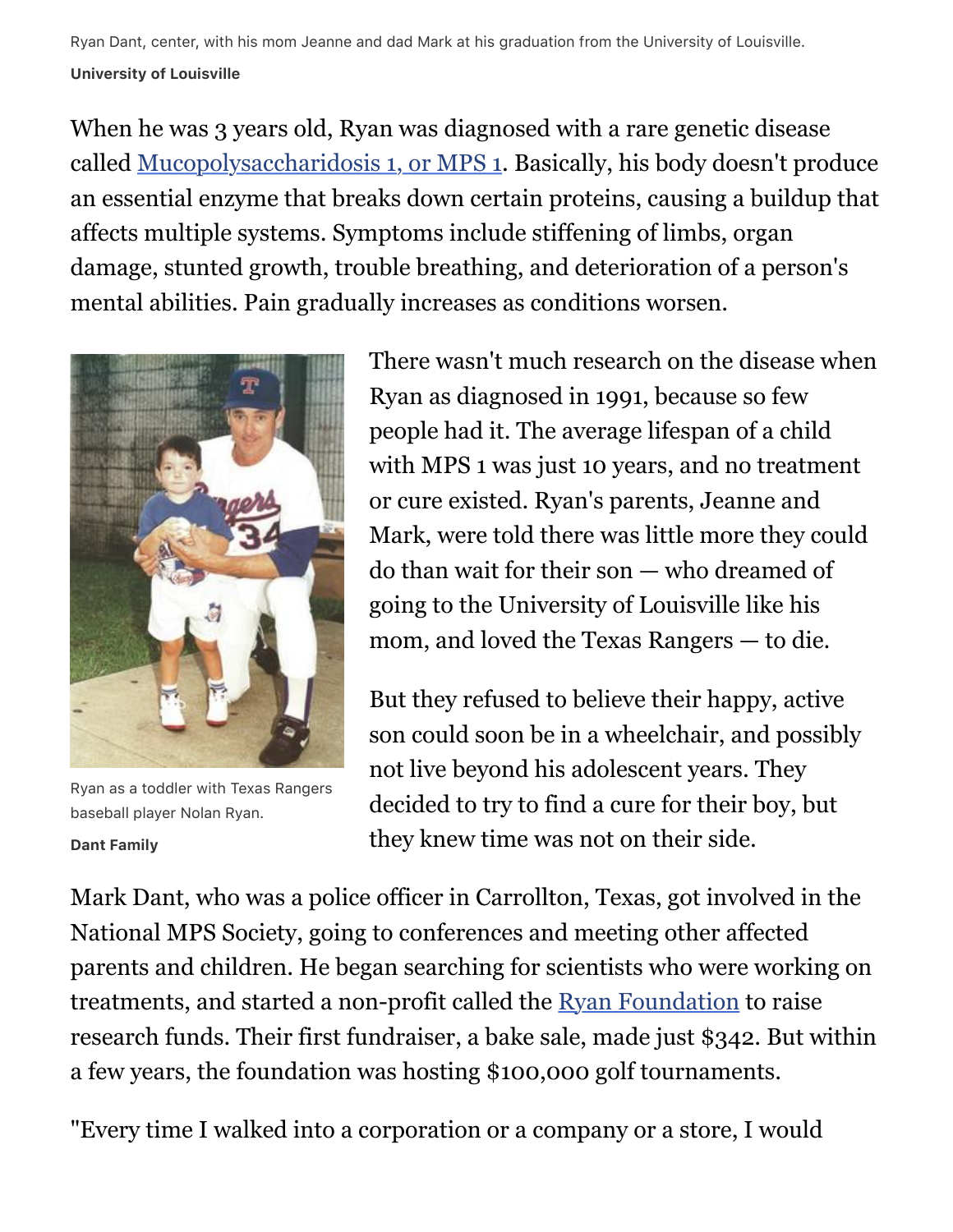show them a picture of Ryan and I would say, 'I'm here not as a police officer, I'm here as a dad. And here is my cause'," Mark [told "60 Minutes"](https://www.cbsnews.com/news/saving-ryan-30-06-2003/) in 1999. "If I went to 100 places, 99 would still say no, but one would say yes. That was a big day."

Meanwhile, Ryan was in dire need of a solution. By the age of 7, he could barely move his hands and breathing was extremely difficult.



Ryan with his parents at the age of 5.

## **Dant Family**

In 1995, Dant connected with Emil Kakkis, a researcher working for UCLA who was working to create a [synthetic version of the enzyme](https://www.cbsnews.com/news/synthetic-enzyme-therapy/) kids with MPS 1 were missing. Kakkis needed funding, and Dant was eager to provide it through the foundation. Within three years, Kakkis was granted FDA approval for a clinical trial. Ryan was one of ten children chosen to participate, and in February 1998 the family left Texas for California.

Ryan received the first treatment of what is now called Aldurazyme two months before his 10th birthday. His muscles began uncurling, he started growing again, and he gained weight. By the time he was 13, he was playing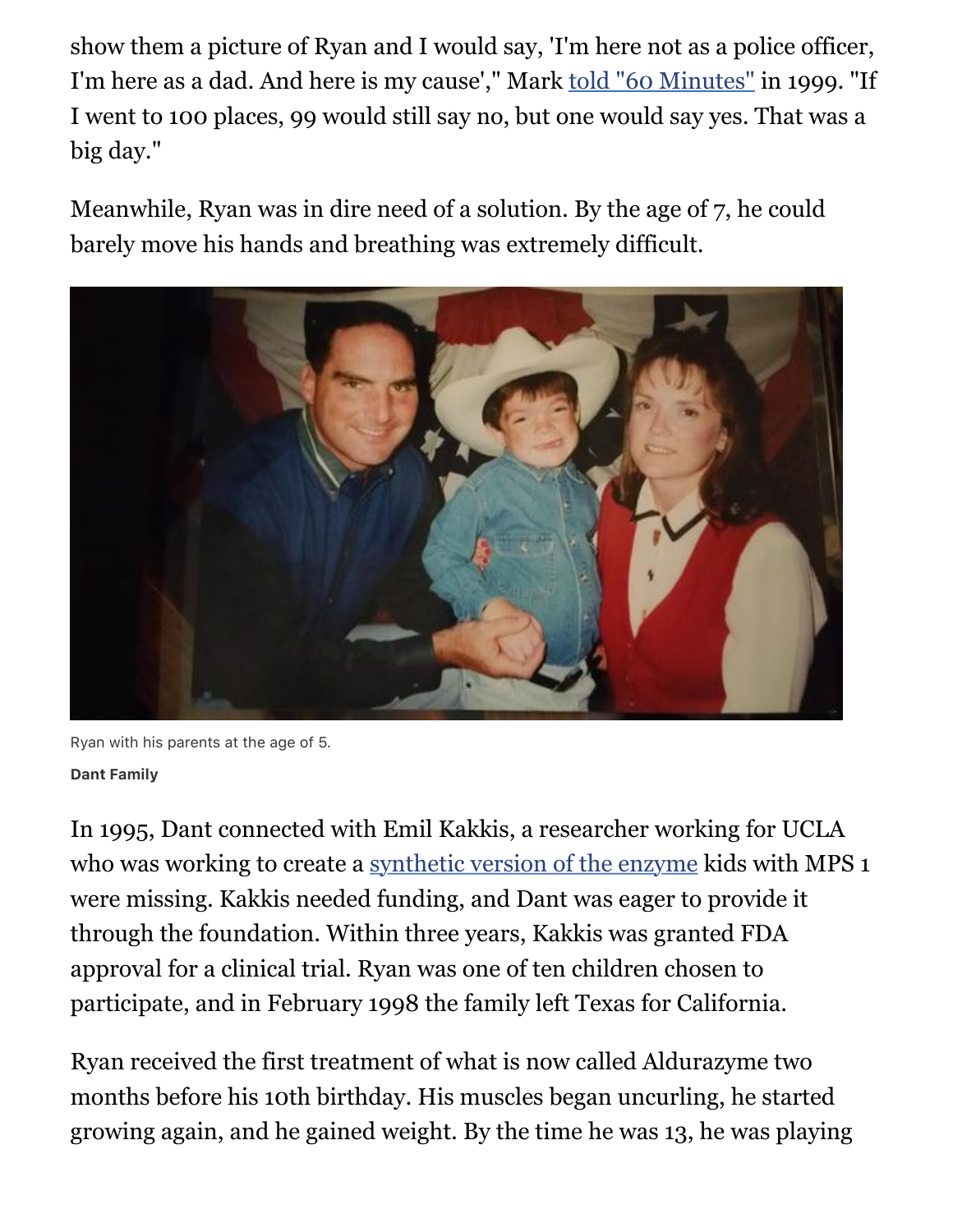baseball again and — aside from his weekly four-hour enzyme treatments at Children's Medical Center Dallas — living a relatively normal teenage life.

"It feels like I can do everything that I ever wanted to, like ride my bike every day or play baseball, basketball, you name it, I can do it," Ryan said to "60 Minutes."



Ryan and his dad, Mark at a fundraiser in 2003. **Dant Family**

But towards the end of high school and into his years at community college, he began to experience severe memory loss and trouble focusing. He would study for hours, only to forget everything he'd read. The enzyme therapy could not pass the membrane barrier around his brain, meaning it could not prevent the mental deterioration caused by his disease. His annual testing at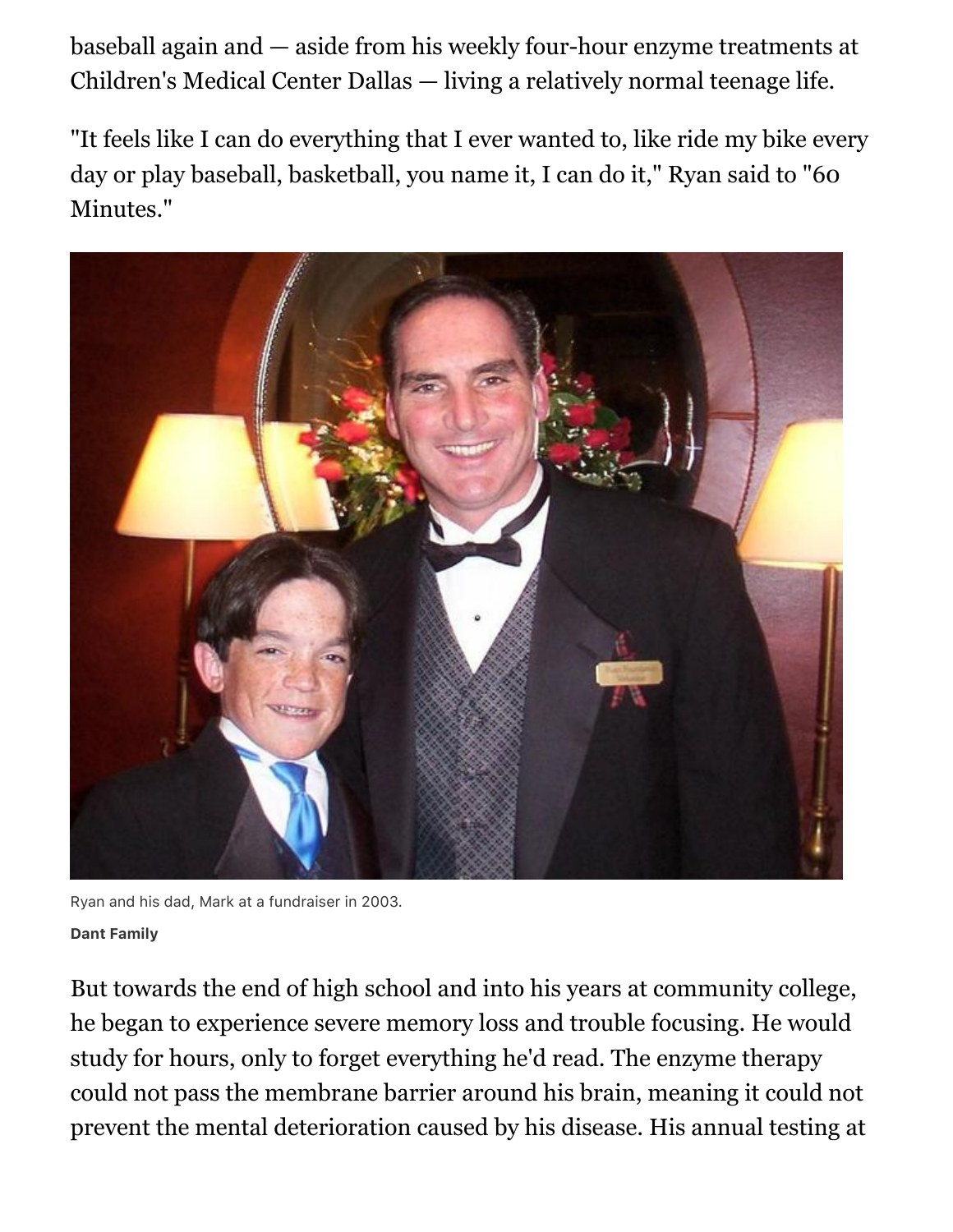the University of Minnesota confirmed the cognitive decline, and his dreams of going to University of Louisville began to fade.

In 2011, the Dants learned of new trial at UCLA testing whether injecting the enzyme via spinal tap could help it reach the brain. Ryan was rejected when a dye test was unable to make it through his narrow spine, which was clogged with protein waste.

Ryan took to Facebook to express his frustration, where a nurse named Sarah McNeil from the early days of his Aldurazyme treatments in Dallas saw his [post. McNeil was working with Dr. Elizabeth Maher, a neurologist with the](http://www.utsouthwestern.edu/newsroom/news-releases/year-2017/may/saving-ryan-maher.html) O'Donnell Brain Institute at UT Southwestern Medical Center, who treated brain tumors through spinal taps. Dr. Maher hoped that repeated injections into his spinal fluid would eventually break through the buildup.



Ryan gets a spinal tap injection.

**UT Southwestern Medical Center**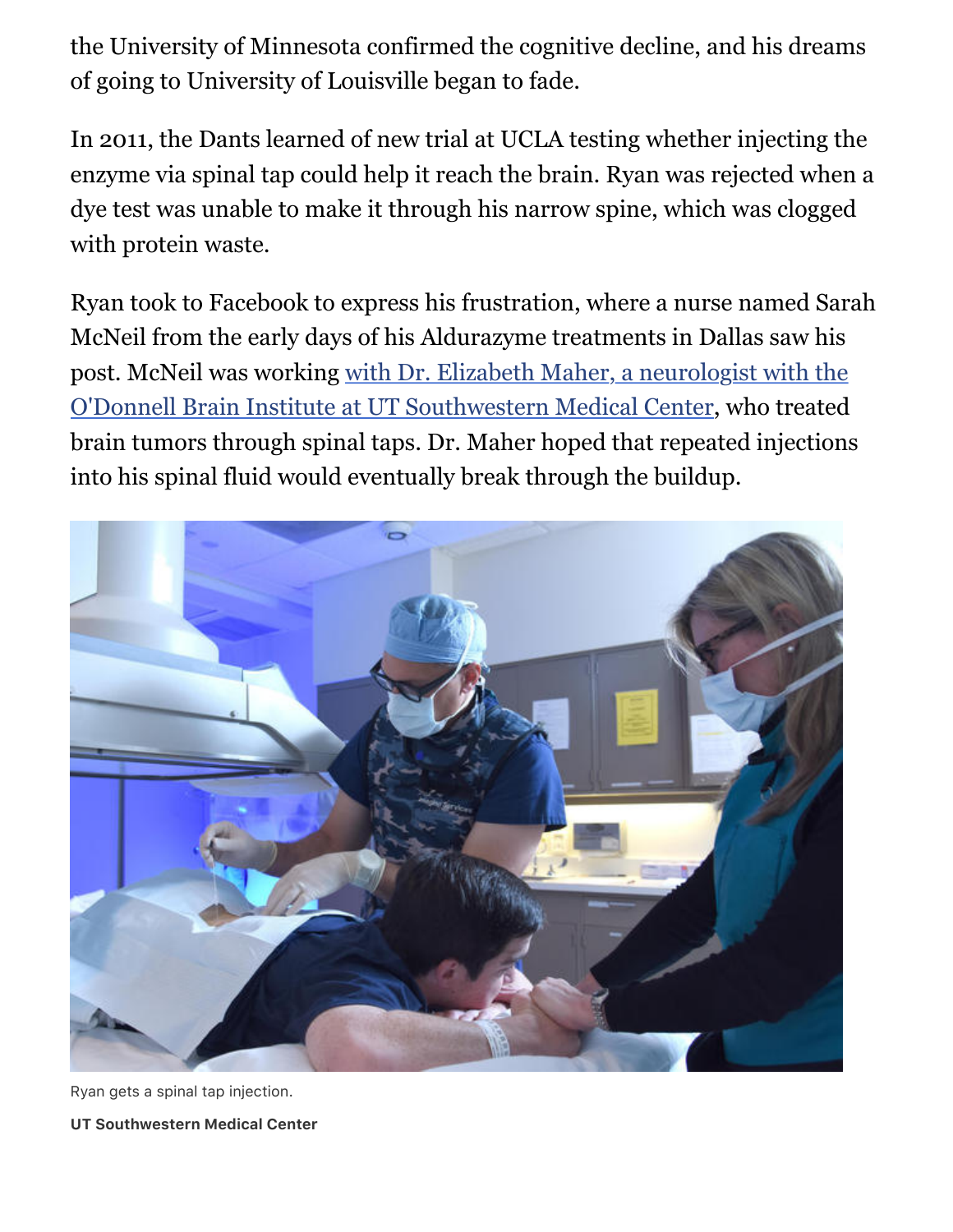She was right. Shortly after the injections, which began in 2012, Ryan began regaining memorization skills, reading, and his cognitive scores improved. He was able to finish his associate's degree at Brookhaven Community College in Texas in December of 2013.

"We had only hoped to stop the neurocognitive decline, but as the enzyme worked to break down the proteins, Ryan got better. This stunning result is giving us a roadmap to how we can think about other diseases in the brain. [Ryan's journey will impact the lives of countless other children," Dr. Maher](http://www.utsouthwestern.edu/newsroom/news-releases/year-2017/may/saving-ryan-maher.html) said in a statement.

## [Saving Ryan](https://www.facebook.com/utswnews/videos/10155240436897192/)

Ryan Dant, diagnosed with a rare brain disease at age 3, was not expected to live beyond age 10. But treatments at UT Southwestern Medical Center have brought him to the pinnacle of his dreams: a college degree from the University of Louisville and a future he once believed was not possible. Read and share his inspirational life story: http://bit.ly/2pGjbja

Posted by [UT Southwestern Medical Center](https://www.facebook.com/utswnews/) on Friday, May 12, 2017

Finally, he was able to take a full course load and pursue a degree in sports administration. He was admitted to the University of Louisville and secured a scholarship as a student equipment manager for the football team.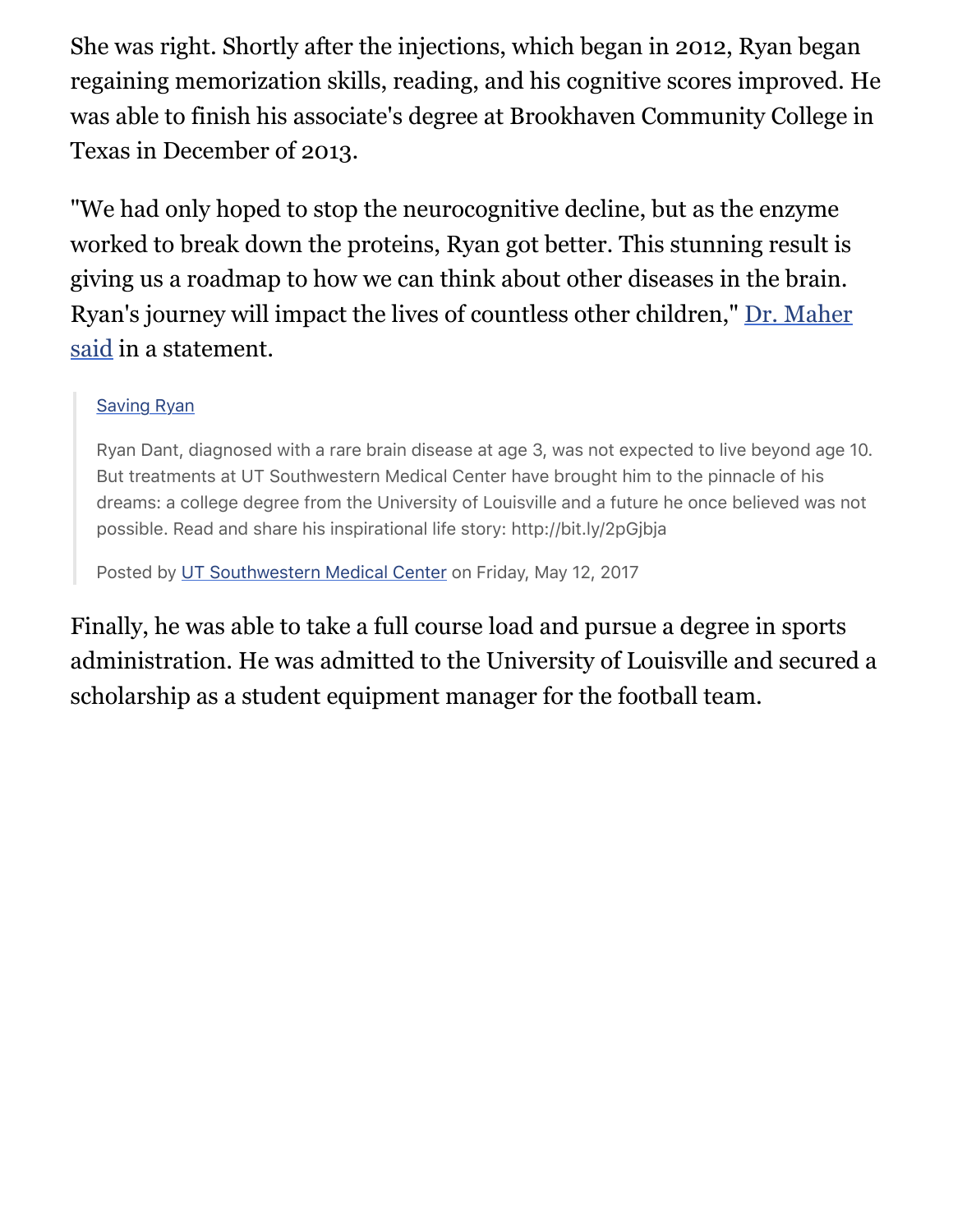

Ryan with the Louisville Cardinals football team. **Dant Family**

And on Saturday, he walked across the stage and received his diploma, a moment nearly three decades in the making. His parents, girlfriend, and Dr. Kakkis all attended.

"It was a surreal moment, because we never thought I would come to that day and walk across a stage and get my diploma," Ryan told CBS News. "It's amazing to see the parents that I have, because the doctors basically said 'Enjoy the time you have with your son.' But they didn't take no for an answer."

Now that he's achieved this dream, Ryan hopes to move on to the next working as an executive assistant in the MLB or NFL.

"For many, many years, I wouldn't allow myself to visualize Ryan in a cap and